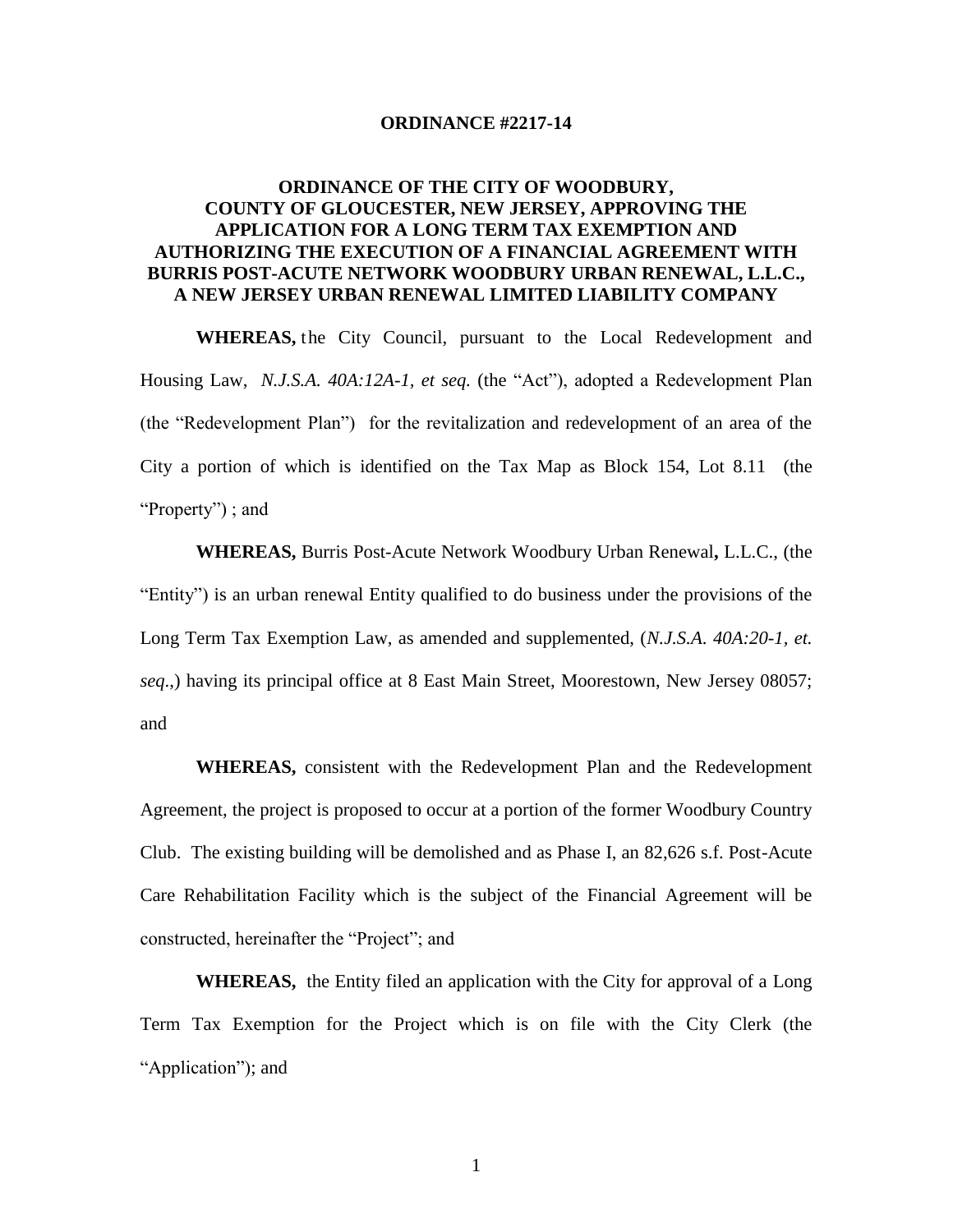**WHEREAS,** the provisions of the Long Term Tax Exemption Law authorize the City to accept, in lieu of real estate property taxes, an annual service charge paid by the Entity to the City; and

**WHEREAS,** the Entity has agreed to make payment of an Annual Service Charge as defined in the Long Term Tax Exemption Law to the City; and

**WHEREAS,** the City Council has determined that the Project represents an undertaking permitted by the Long Term Tax Exemption, and has further determined that the Project is an improvement made for the purpose of clearance, re-planning, development, or redevelopment of an area in need of redevelopment within the City, as authorized by the Long Term Tax Exemption Law; and

**WHEREAS**, the Entity is or will be, before execution of the Financial Agreement, qualified to do business under the provisions of the Long Term Tax Exemption Law; and

**WHEREAS,** there was also submitted to the Mayor as part of the Application a form of a financial agreement (the "Financial Agreement"), pursuant to which the Entity agrees to pay, in lieu of tax payments, an Annual Service Charge; and

**WHEREAS,** financial agreement includes the following terms:

- (a) This is a thirty (30) year agreement, the amount of the annual service charge for municipal services supplied to the Project is set forth in Exhibit C of the Financial Agreement attached hereto.
- (b) In addition, the Entity will pay an annual administrative fee in the amount of 2 percent of the annual service charged quarterly as the service charge is billed.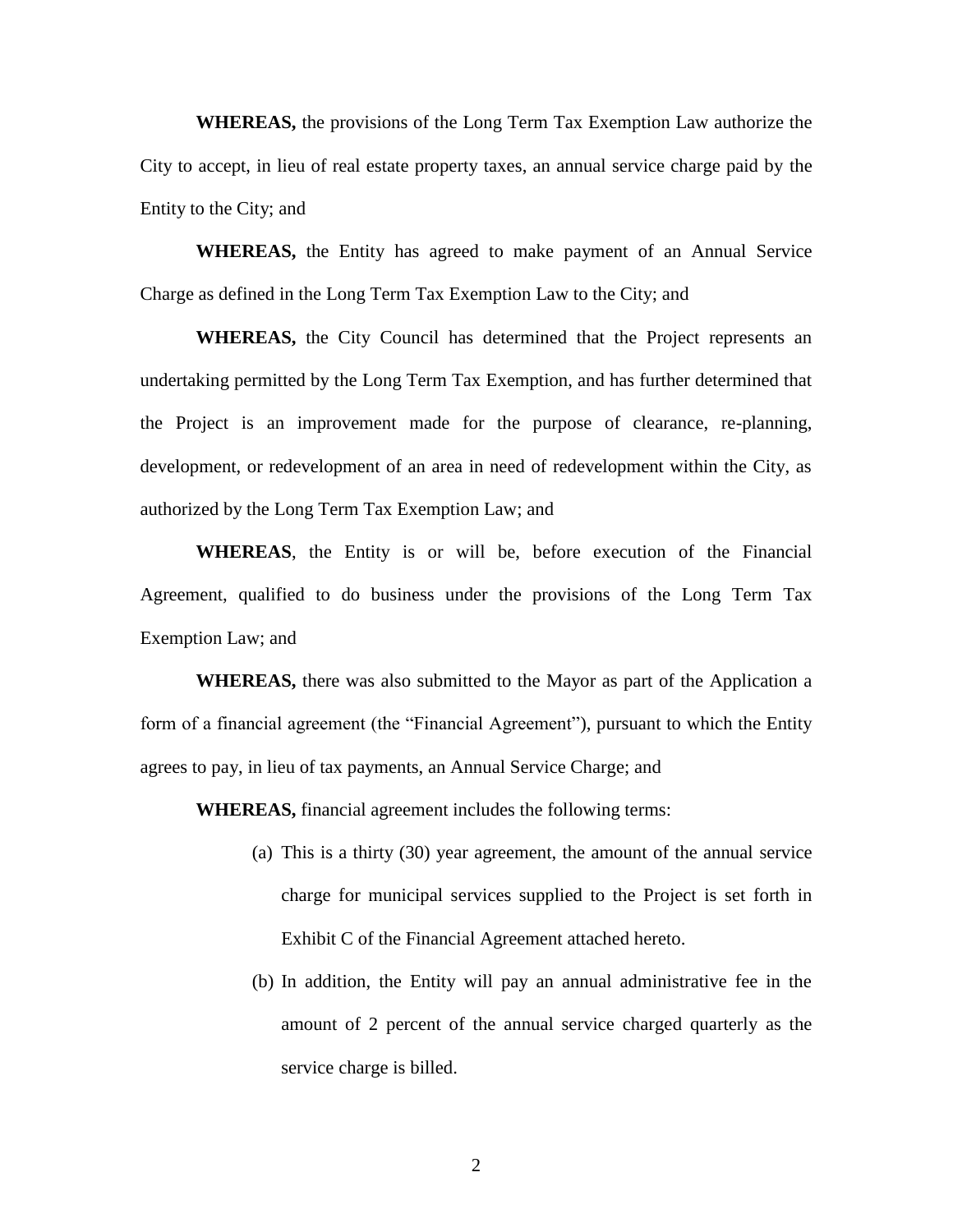**WHEREAS,** the Mayor has submitted the Application and Financial Agreement to the City Council with his recommendation for approval (the "Mayor's Recommendation"); and

**WHEREAS,** the City Council finds the Project shall promote and further the redevelopment of the City:

**NOW, THEREFORE, BE IT ORDAINED** by the City Council of the City of Woodbury, Gloucester County, New Jersey, as follows:

- 1. The Mayor, Council President and/or City Administrator, in consultation with counsel to the City, are hereby authorized to execute and/or amend, modify or make such necessary changes to the Application, the Mayor's Recommendation, the Financial Agreement, and any other agreements necessary to effectuate the Financial Agreement, substantially in the form attached hereto.
- 2. An exemption from taxation as set forth in the Financial Agreement is hereby granted to the Entity, with respect to the project on the Property for the term set forth in the Financial Agreement for thirty (30) years from the Entity's receipt of a Certificate of Occupancy for the Project and only as long as the Entity remains subject to and complies with the Financial Agreement and the Long Term Tax Exemption Law and any other agreement related to the Project or the Property.
- 3. The executed copy of the Financial Agreement shall be certified by and be filed with the office of the City Clerk.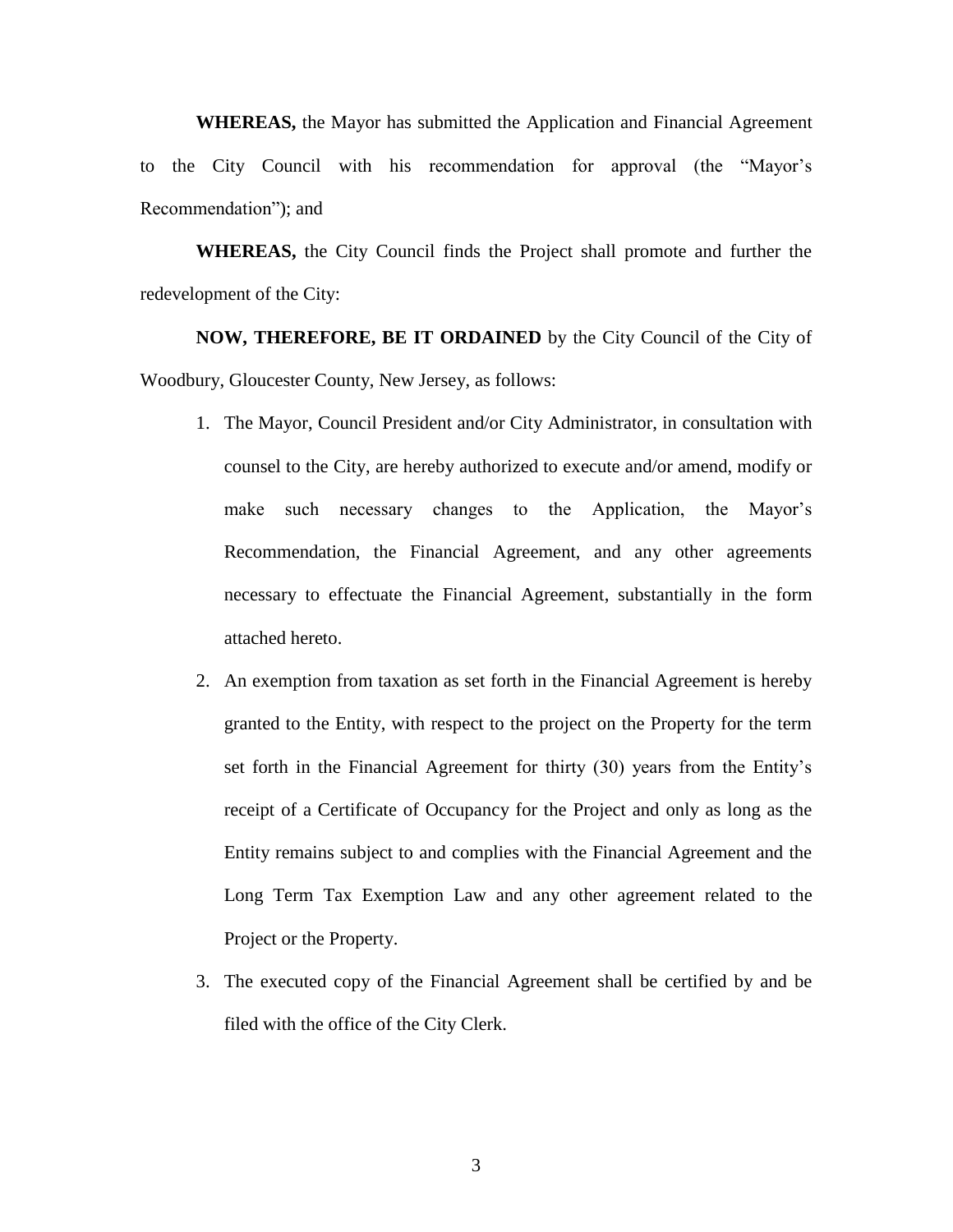- 4. The project shall conform with all Federal and State law and ordinances and regulations of the City relating to its construction and use.
- 5. The Entity shall, in the operation of the Project, comply with all laws so that no person, because of race, religious principles, color, national origin or ancestry, will be subject to discrimination.
- 6. The Entity shall, from the time the Annual Service Charge becomes effective, pay the Annual Service Charge as set forth in the Financial Agreement.
- 7. The following occurrences are express conditions to the grant of this tax exemption to be performed by the Entity;
	- (a) The Entity shall not, without prior consent of the City as set forth in the Financial Agreement, convey, mortgage or transfer all or any part of the project which would sever, disconnect or divide the improvements being tax exempted under the Financial Agreement, from the land underlying the exempted improvements; and
	- (b) The Entity shall complete the Project within the time frames set forth in the Redevelopment Agreement.
- 8. The Project will result in the redevelopment of the City by implementing the Redevelopment Plan.
- 9. The Financial Agreement with the Entity is a necessary inducement to the undertaking of the Project.

**I HEREBY CERTIFY** the foregoing to be a true copy of an Ordinance introduced on October 14, 2014 and finally adopted by the City Council of the